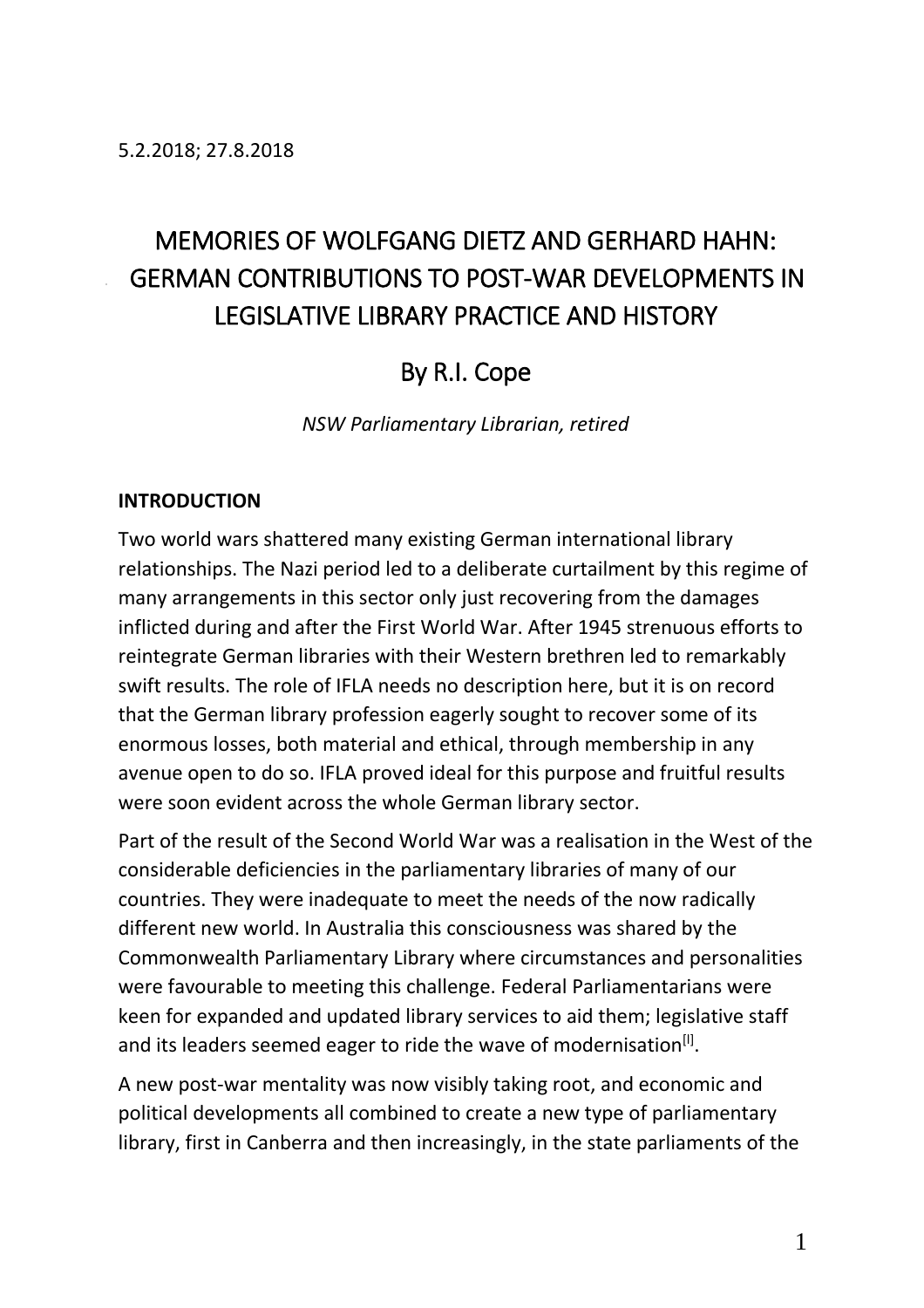country. Parallel developments were occurring in many overseas parliaments and the role of the US Congressional Library became paramount as both a model to be emulated and a source of encouragement and generous advice when called on. At Westminster a wave of innovations showed the desire of the Mother of Parliaments not to be left out.

To meet these new legislative and administrative demands many changes were implemented and funds to underpin the changes were also available. One great innovation was the employment of subject specialists who were not librarians or educated in this profession. Tentatively Canberra's Commonwealth Parliamentary Library, following the Washington model, employed a handful of such experts with resounding success amongst its patrons.

Parallels with the situation in West Germany and its Parliament, the Bundestag, are obvious and made a mutual degree of interest in developments here and there fruitful. This was almost entirely informal since German developments were heavily indebted to its very close relationship with the US Congressional Library and, in particular, its Congressional Research Service. Gerhard Hahn, one the subjects of this Paper, was in fact seconded for six months to work in the Congressional Research Service in order to study its organisation and methods. He wrote a substantial Paper on his observations which is an important historical signpost in parliamentary library history.

The remarks above are intended to suggest something of the environment of the 1960s and beyond, but to go into them in requisite detail lies beyond our present aim which is to focus on two German librarians who were significant in the development of the modern profile of the Bundestag Library and the practice of post-war legislative librarianship. Since the writer had many dealings and meetings with both these men over an extended period, this account takes on the nature of a personal memoir. The German impact in Australia should, however, not be overstated.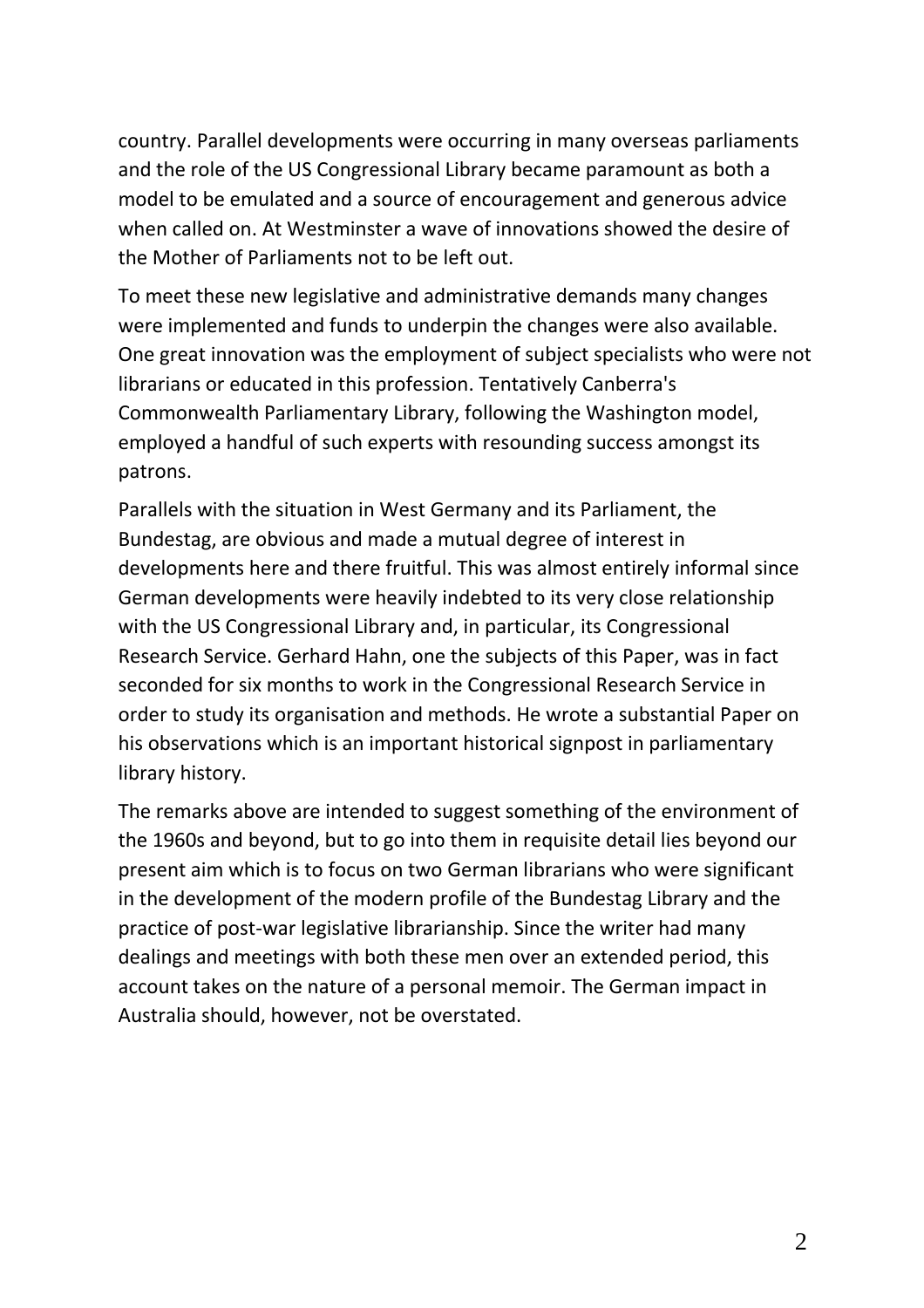#### **Part One**

## **Dr Gerhard Hahn, 1932-2017**

Dr Hahn had wide experience in various types of learned and administrative libraries in Germany before transferring to the Bundestag Library in 1971. By temperament and academic training he showed himself to be an expert researcher with abiding interests in technical aspects of modern library practice where automation was now beginning to play an increasingly vital part. Slavic and Eastern European studies were interests he followed for some time. The early moves to standardise cataloguing procedures along lines emanating mostly from the US were influential in Bonn where automation was successfully introduced at an early date.

My contacts with Dr Hahn were largely related to his work as an historian of the former Reichstag Library, This Library was largely destroyed in Berlin at the end of the Second World War. The history of this Library dates back to the formation of the united Germany under Prussian leadership and Dr Hahn states that the Reichstag Library came into being in 1872. Apart from meeting Dr Hahn on trips to Bonn, I corresponded with him for a period of years during which time I took a continuing interest in his historical work and was very keen that he finish his last venture, a re-examination of the still mysterious fire of 1933 in the Reichstag building which had portentous results for the dictatorship of Adolf Hitler and the fate of Germany and of Europe at this period. To the best of my knowledge, the review I did of his history of 1997 which appeared in Legislative Studies, Spring 1998, 105-120 is the most comprehensive to have appeared. This work is totally in German, most comprehensively documented and for a work of some 759 pages is written in a lucid and readable style. Strangely enough, the author says little about how he came to write this monumental contribution in his retirement without apparent support of any kind from the present Bundestag.

Attempts to obtain a photograph to accompany this brief and partial account have proved fruitless. Astonishing as this may seem, it is equally true that this magisterial history is apparently not widely known, even in Germany, where the historical profession is so prominent. Few Australians will know the work either since it is in a language not widely studied here. A translation into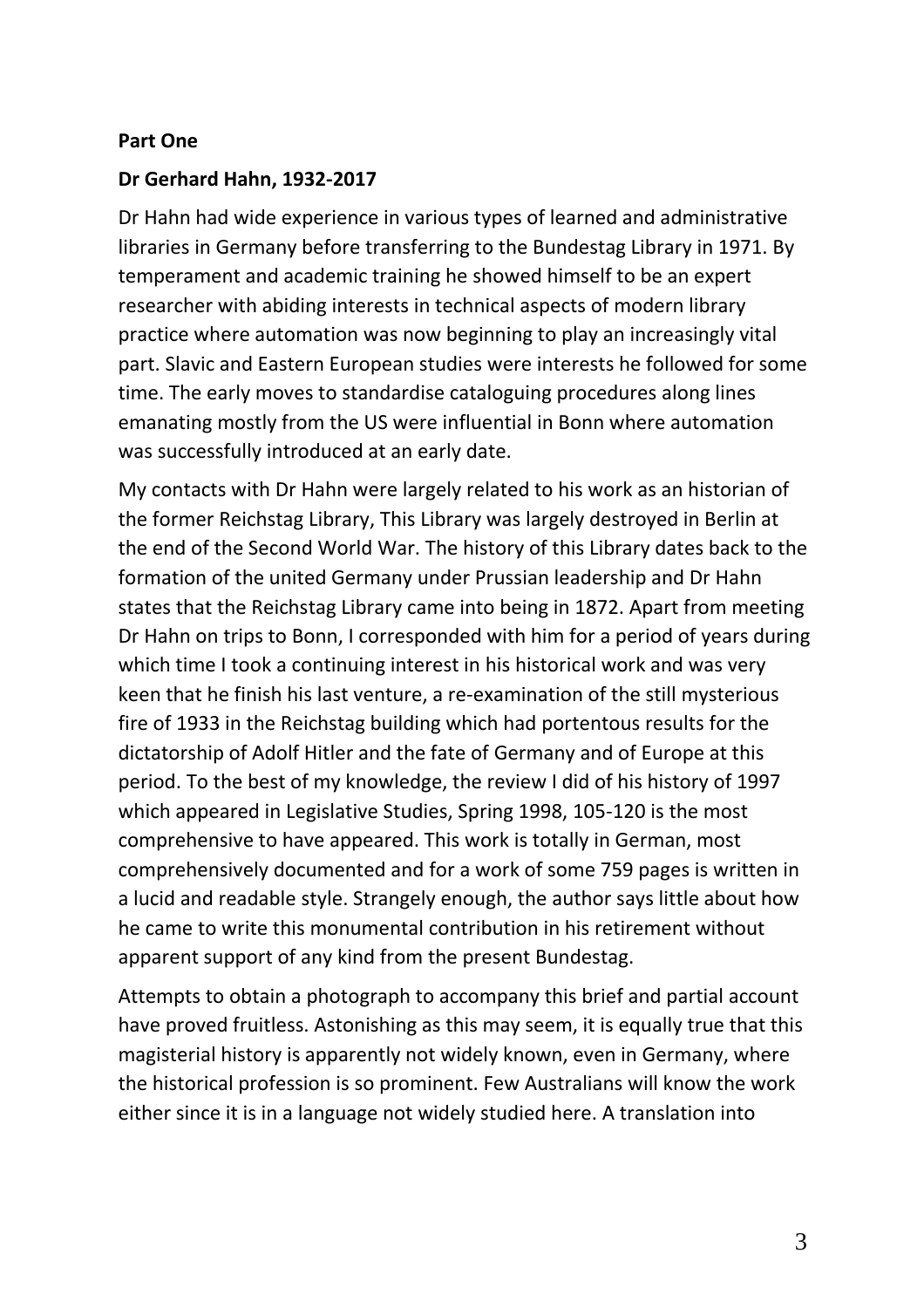English would probably not prove popular, so I suspect that the review I did in 1998 will have to serve as a very poor substitute for the original  $^{[2]}$ .

I have no doubt that Dr Gerhard Hahn has produced a masterpiece of historical scholarship which will for long remain a pinnacle in its field. In happier times such an author would be considered a national treasure.

#### **Part 2**

## **Wolfgang Dietz, 1921-2017**

Wolfgang Dietz made an active contribution through his visits to Australia where he participated in some of the Australian parliamentary library conferences. Visitors to the Bonn Library were in return warmly welcomed, no matter whether there for professional reasons or out of curiosity to observe the effects of the German economic miracle in operation in the Bonn Library. The funds available to this Library seemed light years ahead of those our libraries could hope to achieve. Wolfgang Dietz was very active in his membership of IFLA and would be known to a number of Australians from this context.

My connections with Wolfgang Dietz were of a closer personal kind than those I had with Dr Hahn who was for a period Deputy to Dr Dietz. I spent some very pleasant times in Bonn as guest of Wolfgang and Giesela Dietz and they had also been my guests in Sydney. Wolfgang was a fluent teller of colourful stories of his life which embraced military service with the Afrika Korps, a period as a prisoner of war in southern American states, life in Leipzig, his hometown in East Germany until his flight to West Germany before the Wall was erected. He had professional qualifications from the East and had to begin afresh in West Germany.

Automation of library operations was a special enthusiasm of his working life. He worked in the Bundestag Library from 1954 until he retired in 1986.

The word I associate with Dr Dietz is energy. Of smaller stature, he was overflowing with energy and ideas. He had a very gregarious affability and social traits which made his job as chief in such a politically sensitive milieu rewarding. He was an easy mixer in professional circles, especially at the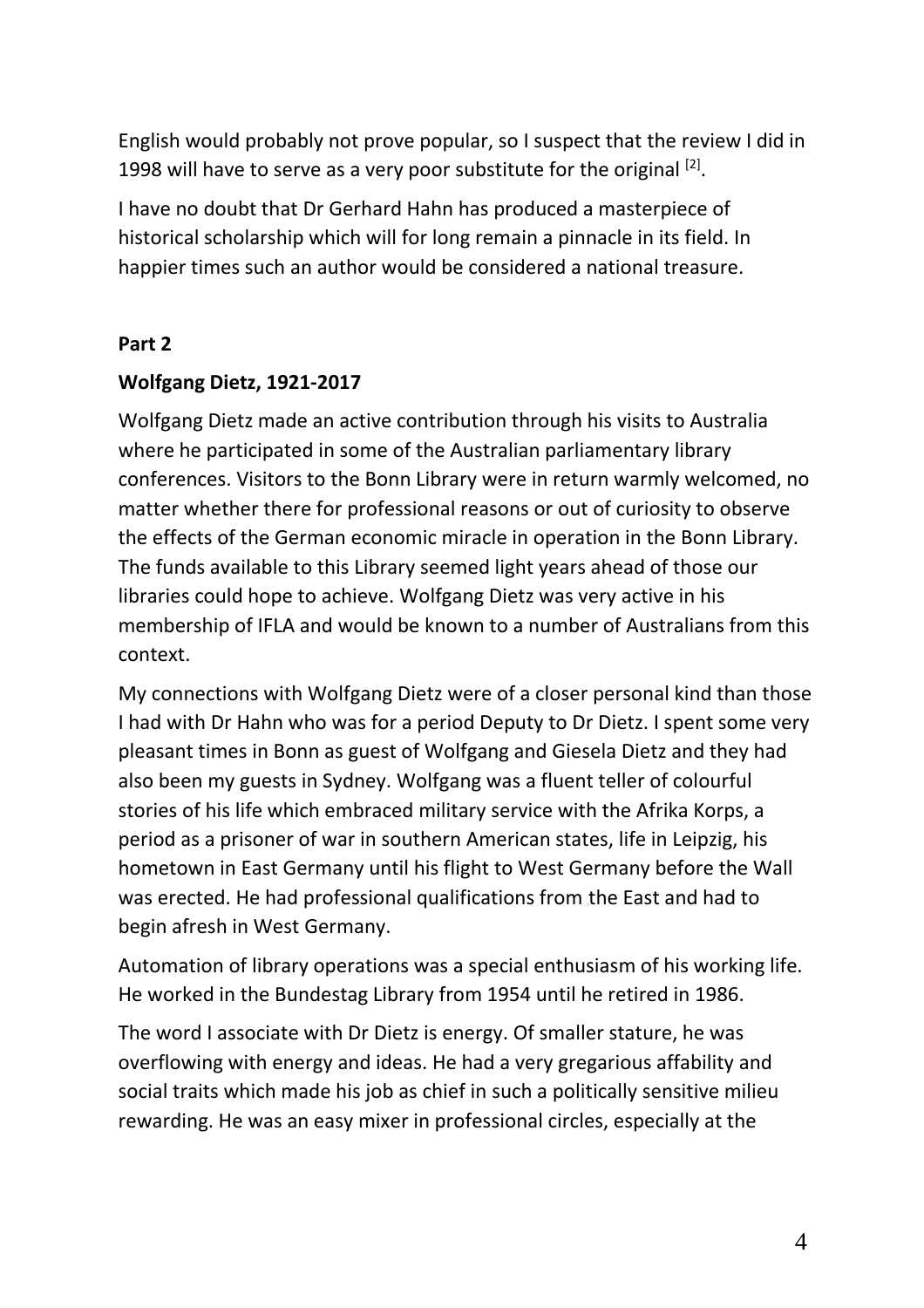international level of IFLA where he had many friends from abroad. If angered for some reason he could be fiery, but this was not often observed by me.

From Wolfgang Dietz I learned much about the German library world as well as about the non-public aspects of the political world which in those years was centred in Bonn. He was a stimulating person to be with and a very good friend to me over many years.

On his retirement he was presented with a splendid international Festschrift<sup>[3]</sup> to mark the occasion. This work contains contributions from a number of Anglo-Saxon parliamentary libraries in English, but the spectrum is truly international, reflecting in an impressive manner the achievements of parliamentary libraries which he had witnessed and also helped achieve. It is also testament to the far-reaching friendships which marked a vigorous and committed life in parliamentary librarianship.

It is striking that both Dietz and Hahn should in all likelihood be remembered in years to come for the two books associated with them. They both died in 2017 and their received very feeble recognition from their former employer. No matter, to those who know the values of our calling, their books still live.

# **Conclusion**

I feel grateful that in my life I have been privileged to know some men and women of exceptional character and personality. With some I have had deeper personal relations than might be ordinarily expected. My long interest in Germany and German institutions has been hugely enriched by this and to both Wolfgang Dietz and Gerhard Hahn I express my grateful thanks for the happy circumstances which grew from our friendships. I end by quoting from the poet C.F. Meyer<sup>[4]</sup>.

Mein letztes Wort ein Wort der Dankbarkeit.